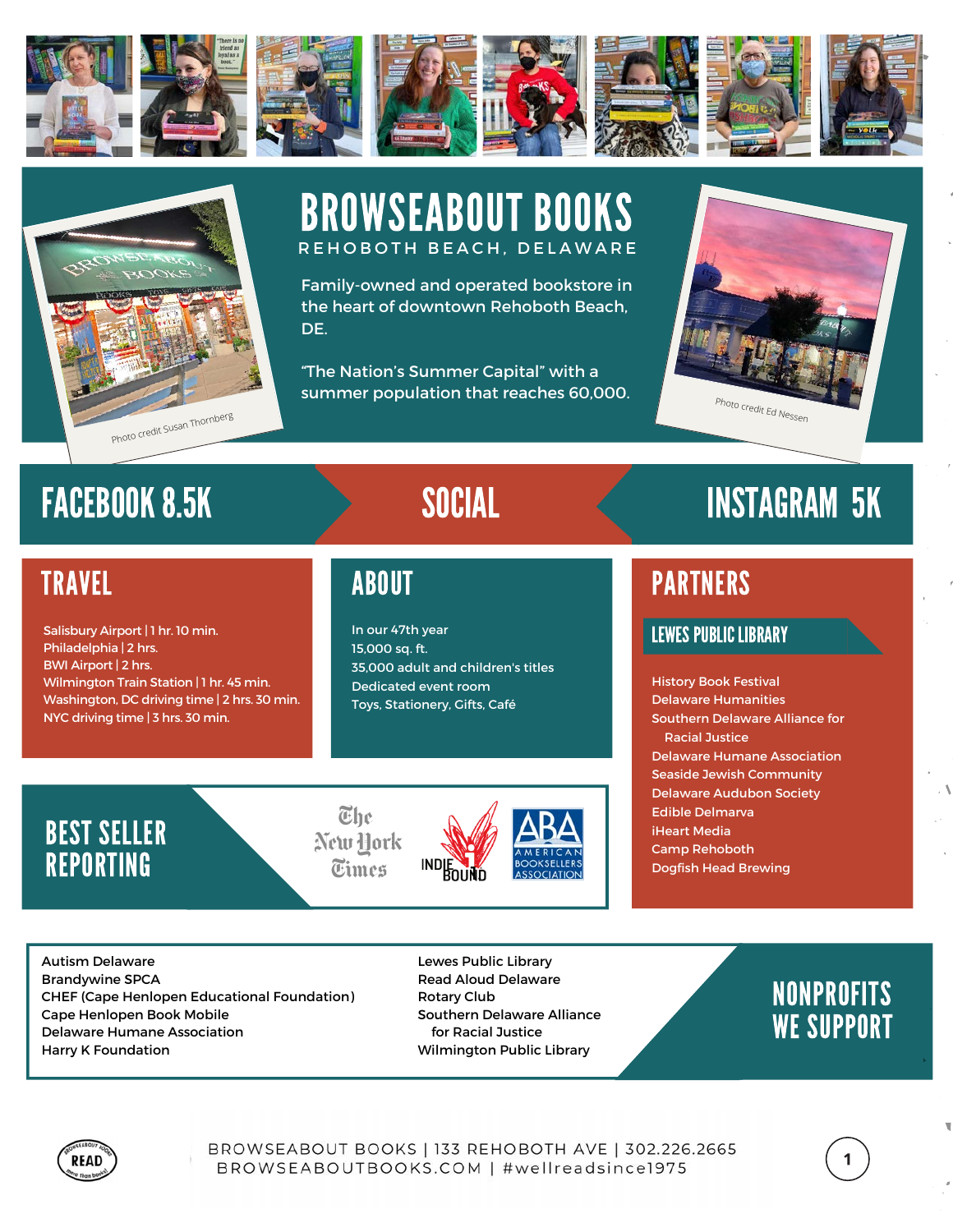

## **NOTABLE 2021 EVENTS**





BROWSEABOUT BOOKS | 133 REHOBOTH AVE | 302.226.2665 BROWSEABOUTBOOKS.COM | #wellreadsince1975

 $2\overline{ }$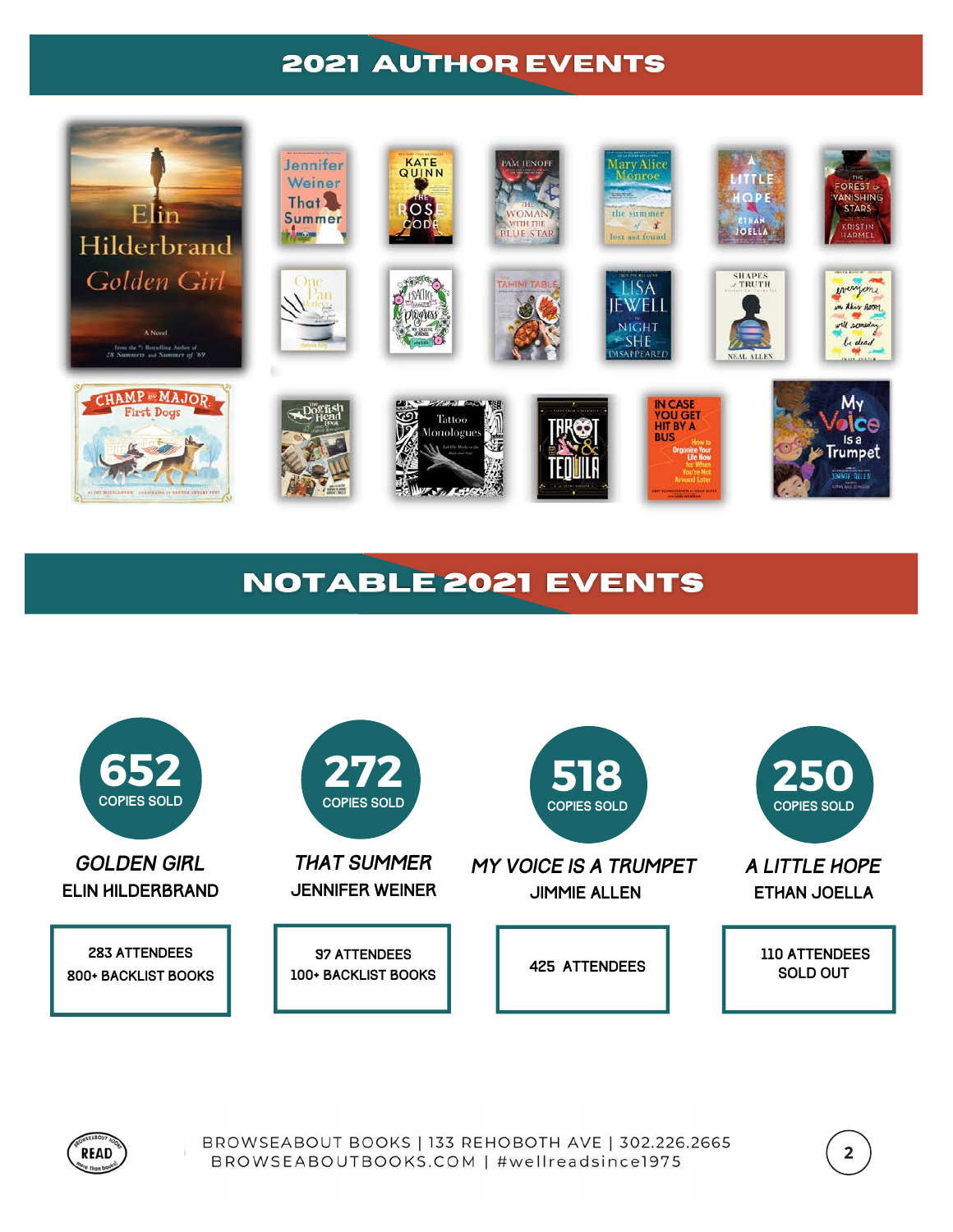| 1/6  | The Eagles of Heart Mountain                 | Pearson, Bradford             | 60  |
|------|----------------------------------------------|-------------------------------|-----|
| 1/7  | In Case You Get Hit By a Bus                 | Schneiderman, Seifer & Newman | 110 |
| 1/13 | The Black Market                             | Moore, Charles                | 41  |
| 1/19 | Champ and Major                              | McCullough & Best             | 127 |
| 1/21 | Left to the Mercy of a Rude Stream           | Goldman, Stanley              | 50  |
| 1/26 | Salt Wars                                    | Jacobson, Michael F.          | 67  |
| 1/27 | Yellow Wife                                  | Johnson, Sadeqa               | 128 |
| 1/28 | Candace's Playful Puppy                      | Cameron Bure, Candace         | 65  |
| 2/2  | A Tourist's Guide to Murder                  | Burns, VM                     | 43  |
| 2/10 | Washington's End                             | Horn, Jonathan                | 86  |
| 2/18 | How to Rig an Election                       | Cheeseman, Nic                | 45  |
| 2/22 | The Love Proof                               | Henry, Madeleine              | 39  |
|      |                                              |                               |     |
| 3/1  | The Rope                                     | Tresniowski, Alex             | 91  |
| 3/2  | The Restoration of Celia Fairchild           | Bostwick, Marie               | 30  |
| 3/3  | The Ambassador's Dog                         | DeLisi & Vance                | 82  |
| 3/4  | Comes the War                                | Ruggero, Ed                   | 75  |
| 3/11 | Let Her Lie: A Novel                         | Reardon, Bryan                | 32  |
| 3/16 | The Big Picture                              | Carroll, Sean                 | 103 |
| 3/17 | The Hunt for History                         | Raab, Nathan                  | 79  |
| 3/18 | Wonderworks                                  | Fletcher, Angus               | 39  |
| 3/22 | The Rose Code                                | Quinn, Kate                   | 177 |
| 3/23 | The Believer                                 | Blumenthal, Ralph             | 82  |
| 3/25 | The Bounty                                   | Evanovich & Hamilton          | 138 |
| 3/20 | Robert Zaretsky, Simone Weil                 | Zaretsky, Robert              | 71  |
| 3/30 | Writers & Lovers & Sweet Sorrow              | King & Nicholls               | 72  |
| 3/31 | How to Train your Hooman                     | Romack, Gwen                  | 57  |
|      |                                              |                               |     |
| 4/5  | More Than You Can Handle                     | Sancho, Miguel                | 21  |
| 4/6  | The Monk in the Garden                       | Henig, Robin Marantz          | 61  |
| 4/7  | That They Lived                              | Riley, Rochelle               | 27  |
| 4/12 | Root & Nourish                               | Rodriguez & Kurdyla           | 48  |
| 4/14 | Rescuing the Planet                          | Hiss, Tony                    | 33  |
| 4/15 | Shaking the Gates of Hell                    | Archibald, John               | 114 |
| 4/20 | Under the Southern Sky                       | Harvey, Kristy Woodson        | 62  |
| 4/27 | All the Children Are Home & Promises to Keep | Francis, Patry & Rossiter     | 20  |
| 5/3  | At Home with André and Simone Weil           | Weil, Sylvie                  | 76  |
| 5/4  | The New Climate War                          | Mann, Michael                 | 81  |
| 5/10 | Abandoned Railroads of Delmarva              | Poore, Douglas                | 72  |
| 5/11 | The Summer of Lost and Found                 | Monroe, Mary Alice            | 85  |
| 5/12 | The Sound of Wings                           | Simonetti, Suzanne            | 65  |
| 5/26 | Four Cuts Too Many                           | Goldstein, Debra H.           | 18  |



ŧ

 $\overline{\mathbf{3}}$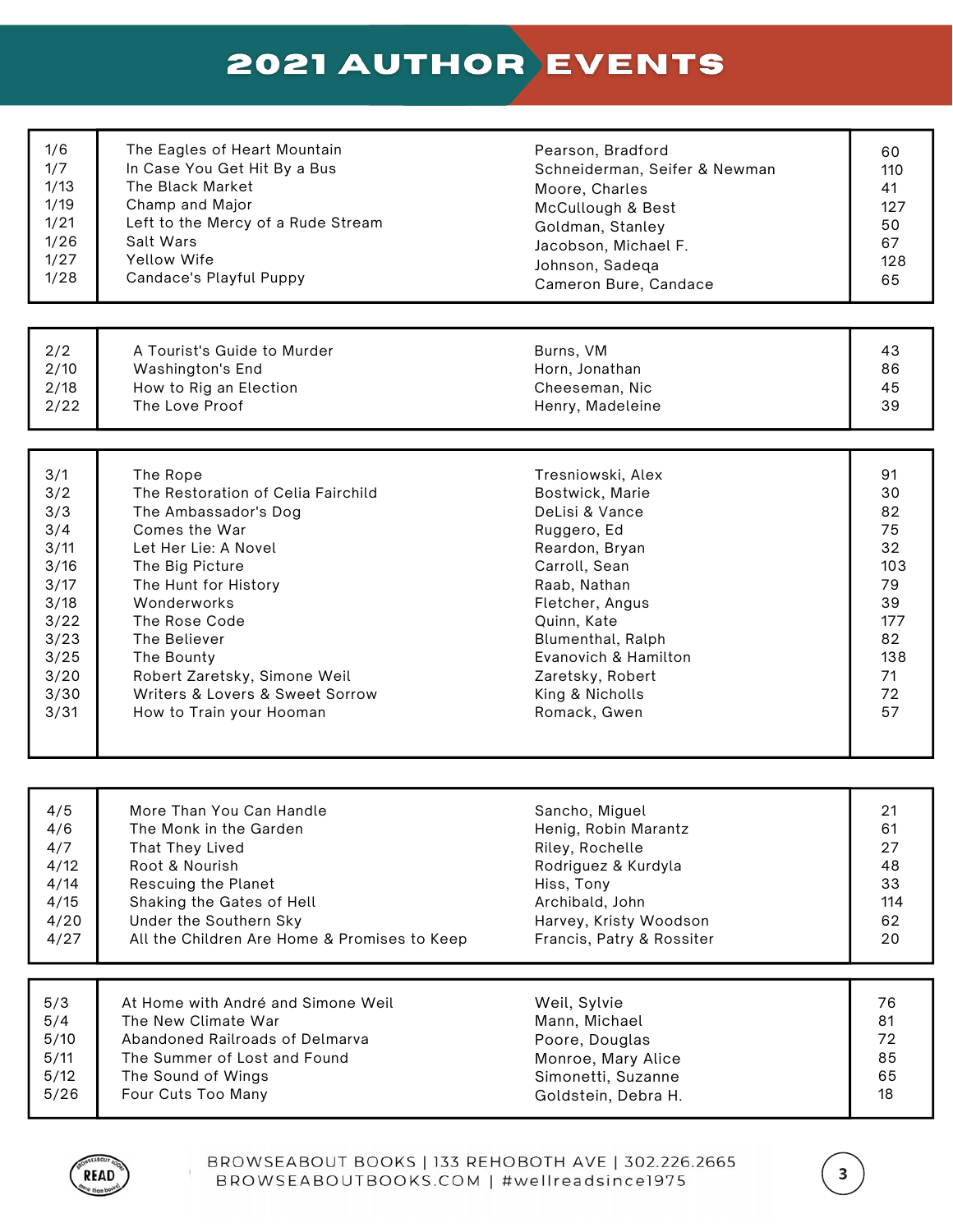| 6/1  | The Woman With the Blue Star | Jenoff, Pam         | 92 |
|------|------------------------------|---------------------|----|
| 6/2  | The Vegan ABCs Cookbook      | Angerame, Lisa Dawn | 33 |
| 6/7  | Susan, Linda, Nina & Cokie   | Napoli, Lisa        | 93 |
| 6/9  | There Plant Eyes             | Godin, M. Leona     | 23 |
| 6/14 | Life's Edge                  | Zimmer, Carl        | 65 |
| 6/15 | The Hidden Palace            | Wecker, Helene      | 28 |
| 6/16 | Why Peacocks?                | Flynn, Sean         | 31 |
| 6/22 | The Tenth Muse               | Chung, Catherine    | 42 |
|      |                              |                     |    |
|      |                              |                     |    |
|      |                              |                     |    |

| 7/6  | Mona At Sea                                | Gonzalez James, Elizabeth     | 20  |
|------|--------------------------------------------|-------------------------------|-----|
| 7/7  | Everyone in This Room Will Someday Be Dead | Austin, Emily                 | 28  |
| 7/12 | The Forest of Vanishing Stars              | Harmel, Kristin               | 100 |
| 7/14 | Morningside Heights                        | Henkin, Joshua                | 25  |
| 7/19 | In Case You Get Hit By a Bus               | Schneiderman, Seifer & Newman | 70  |
| 7/20 | Tarot & Teguila                            | Ross, David                   | 22  |
| 7/28 | Sirens of Memory and After You Died        | Guha & Poirier                | 18  |

| 8/2  | National Audubon Society Guides                    | Cottrell & Kennedy          | 61  |
|------|----------------------------------------------------|-----------------------------|-----|
| 8/4  | Piglet                                             | Shapiro, Melissa            | 75  |
| 8/5  | My Voice Is a Trumpet                              | Allen, Jimmie               | 425 |
| 8/9  | <b>RUN: BOOK ONE</b>                               | Lewis, Aydin, Powell & Fury | 36  |
| 8/10 | Robert Weil                                        | Weil, Robert                | 38  |
| 8/11 | Maiden Voyages                                     | Evans, Siân                 | 43  |
| 8/16 | National Security, Leaks & Freedom of the Press    | Stone, Geoffrey R.          | 54  |
| 8/17 | An Onion in My Pocket                              | Madison, Deborah            | 52  |
| 8/18 | <b>Baked to Perfection</b>                         | Cermelj, Katarina           | 32  |
| 8/23 | Dusk, Night, Dawn and Shapes of Truth              | Lamott & Allen              | 459 |
| 8/24 | A Brief History of Motion                          | Standage, Tom               | 29  |
| 8/25 | The Southland & At the End of the World, Turn Left | Shaw & Slor                 | 17  |
| 8/30 | Madam Speaker                                      | Page, Susan                 | 185 |

| 9/7<br>Vera Rubin: A Life<br>9/8<br>Being a Human<br>9/11<br>The Night She Disappeared<br>9/13<br>Dinner Then Dessert<br>9/14<br><b>BBO Revolution</b><br>9/15<br>Dear Black Girl<br>9/22<br>How God Works<br>9/27<br>Easy Low-Cal Vegan Eats<br>9/28<br>The Happy Sandwich | Mitton, Jacqueline<br>Foster, Charles<br>Jewell, Lisa<br>Snyder, Sabrina<br>Benjamin, Mitch<br>Winfrey-Harris, Tamara<br>DeSteno, David<br>Glenn, Jillian<br>Goldstein, Jason | 61<br>52<br>18<br>31<br>22<br>16<br>50<br>33<br>21 |
|-----------------------------------------------------------------------------------------------------------------------------------------------------------------------------------------------------------------------------------------------------------------------------|-------------------------------------------------------------------------------------------------------------------------------------------------------------------------------|----------------------------------------------------|
|-----------------------------------------------------------------------------------------------------------------------------------------------------------------------------------------------------------------------------------------------------------------------------|-------------------------------------------------------------------------------------------------------------------------------------------------------------------------------|----------------------------------------------------|

### BROWSEABOUT BOOKS | 133 REHOBOTH AVE | 302.226.2665 BROWSEABOUTBOOKS.COM | #wellreadsince1975

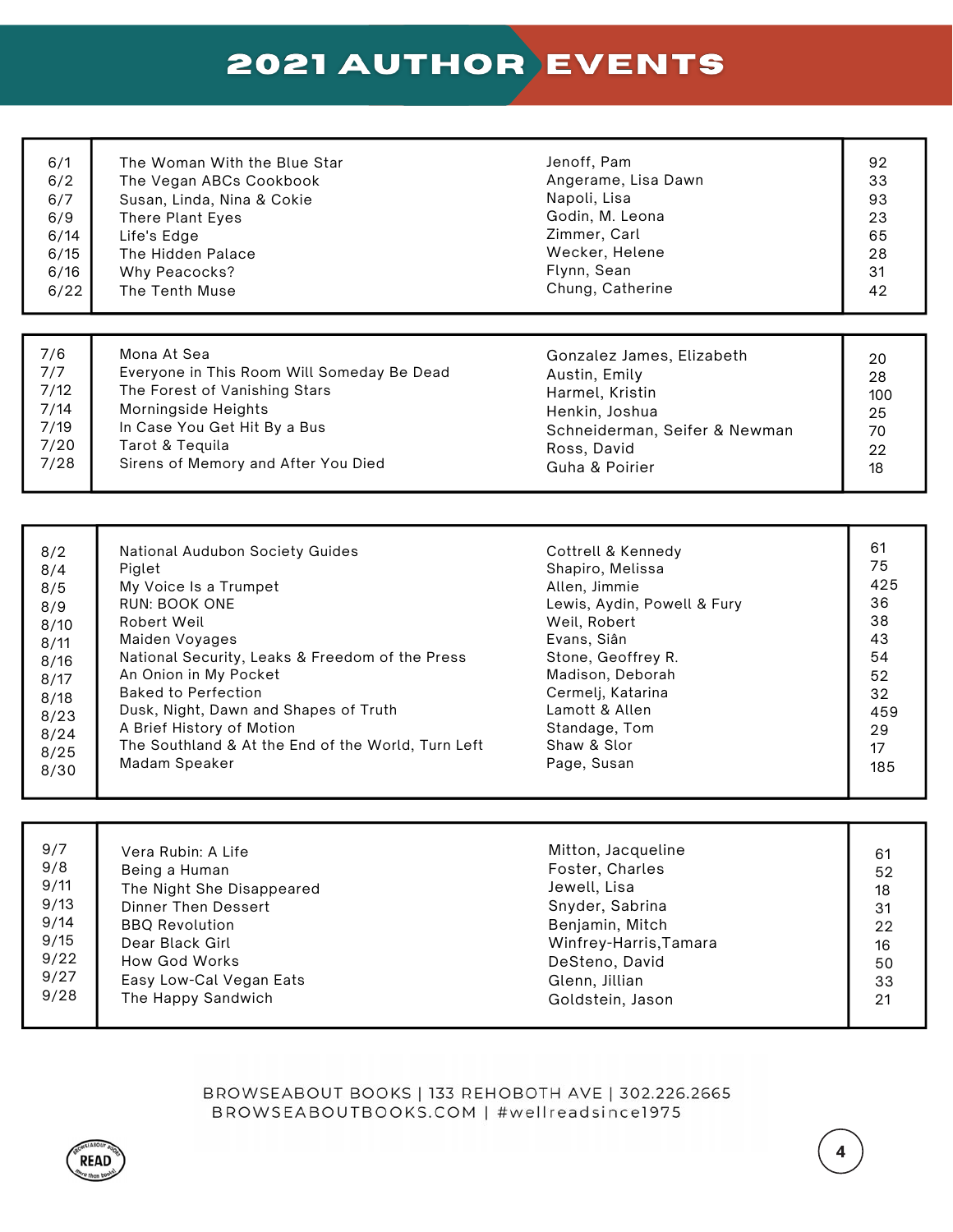| 10/11 | The Outliers                    | Clemons, Jack                  | 35 |
|-------|---------------------------------|--------------------------------|----|
| 10/12 | Wicked Wilmington, Delaware     | McGonegal, Kevin               | 79 |
| 10/13 | Chasing the Boogeyman           | Chizmar, Richard               | 21 |
| 10/20 | The Burden                      | Riley, Rochel                  | 24 |
| 10/25 | Haunted History of Delaware     | Hitchens, Josh                 | 63 |
| 10/26 | ¡Buen Provecho!                 | Sanchez, Ericka                | 20 |
| 11/2  | Animal Wise                     | Morell, Virginia               | 81 |
| 11/3  | The Approaching Storm           | Lanctot, Neil                  | 31 |
| 11/9  | The Ladies of the Secret Circus | Sayers, Constance              | 30 |
| 11/12 | The Great Dissenter             | Canellos, Peter S.             | 32 |
| 11/20 | Island Life                     | Fleming, Jay                   | 70 |
| 11/29 | The Dogfish Head Book           | Calagione, Calagione & Greeley | 74 |

| 12/9 | The Tahini Table | Zitelman, Amy | БQ<br>$\sim$ |
|------|------------------|---------------|--------------|
|      |                  |               |              |



 $\overline{\mathbf{5}}$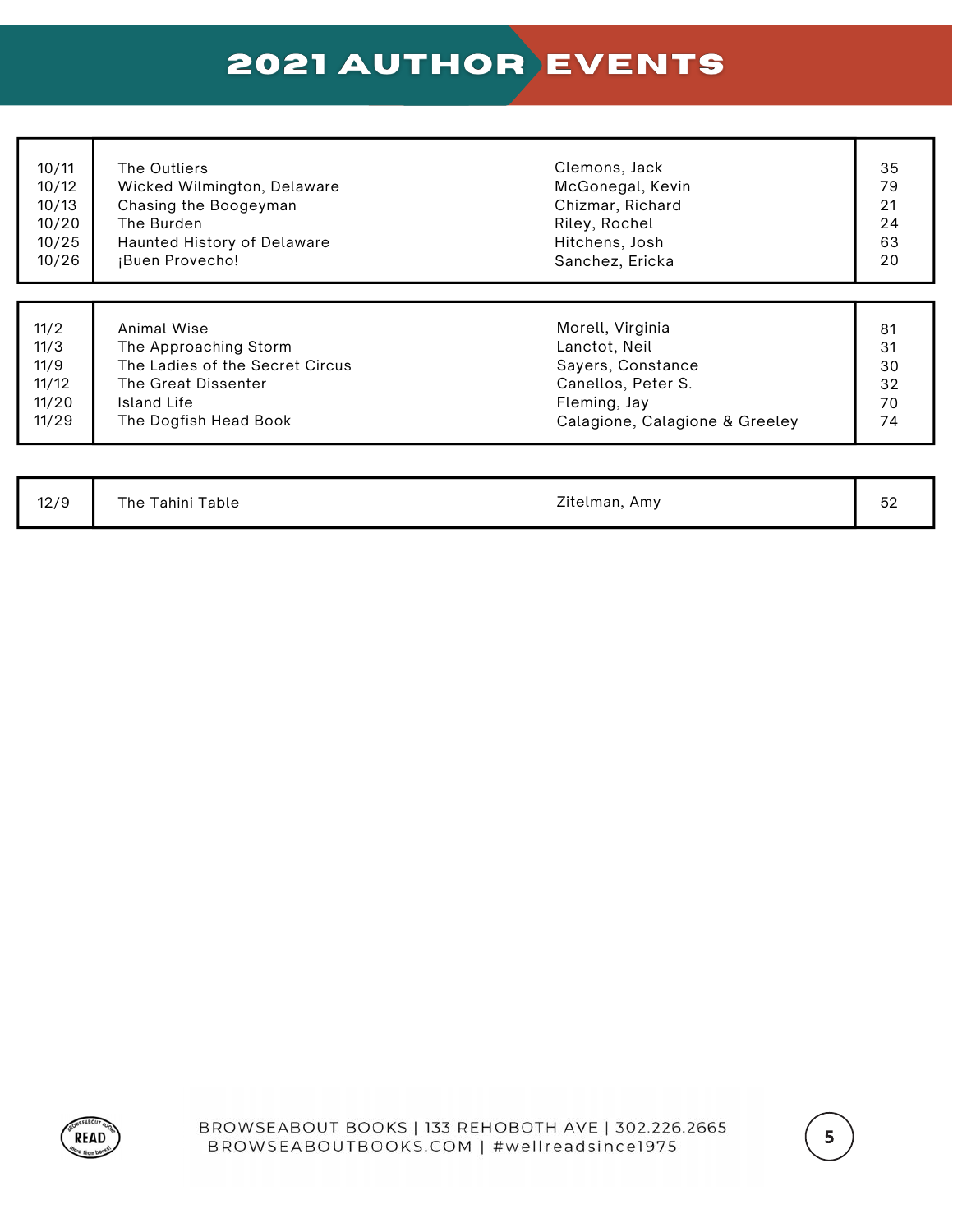### **2021 VIRTUAL HISTORY BOOK FESTIVAL**



## **NOTABLE 2021 HBF EVENTS**